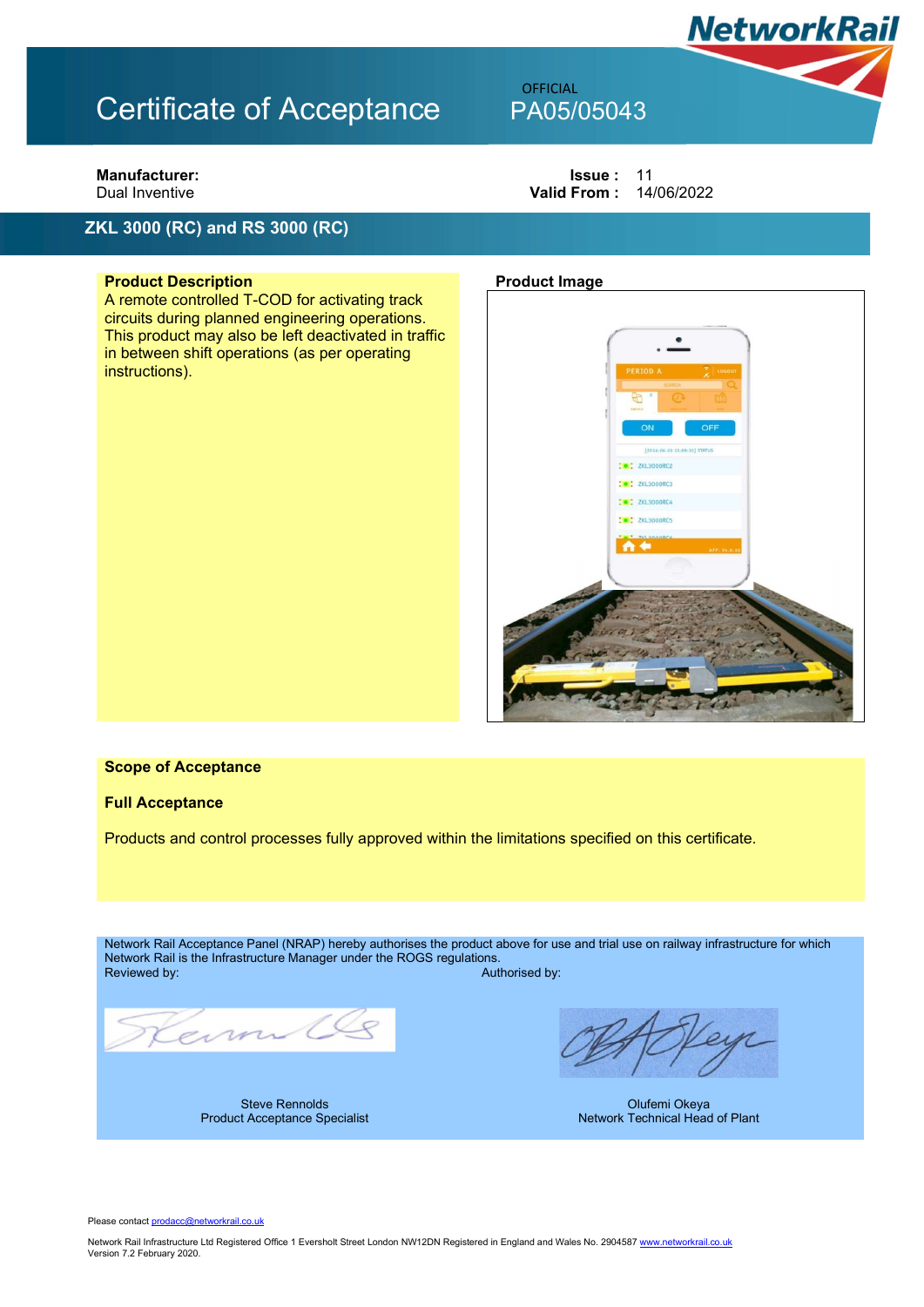## OFFICIAL

Manufacturer: Internal Solution of the United States of the United States in the United States of the United St<br>
Issue : 11<br>
Dual Inventive Contract Contract of the United States of the United States of the United States o Valid From : 14/06/2022

**NetworkRail** 

### Specific Conditions

The following Conditions are specific to the approved product/s contained within this Certificate. These conditions must be adhered to in addition to the Network Rail General Conditions contained within the "General Terms and Conditions" section.

Failure to adhere to these conditions may result in the withdrawal or suspension of Acceptance of some, or all of the items contained within the accepted configuration.

### Manufacturer<br>1) See Ge

### **See General Terms and Conditions**

### User

| 1)  | All staff must be fully briefed of the use of the ZKL 3000 (RC) prior to entering the worksite                                                                                                                                                                                                                                     |
|-----|------------------------------------------------------------------------------------------------------------------------------------------------------------------------------------------------------------------------------------------------------------------------------------------------------------------------------------|
| 2)  | Equipment SHALL ONLY be used by authorised personnel in accordance with mandatory rules and<br>regulations, equipment operating instructions, and the operators declared Safe System of Work for<br>ALL operational circumstances on Network Rail infrastructure                                                                   |
| 3)  | Equipment Operator(s) and planners SHALL ensure that equipment is maintained in accordance with<br>equipment manufacturer's recommendations detailed in the Operation and Maintenance Manual.<br>Excluding pre-use maintenance activities, all other maintenance SHALL ONLY be conducted by the<br>OEM or their approved agencies. |
|     | If at any point a product is found to be defective it SHALL be removed from the infrastructure, labelled<br>'DO NOT USE' (with a fault description if possible) and returned to the provider                                                                                                                                       |
| 4)  | Equipment Operator(s) SHALL ensure that all staff required to use the equipment are suitably trained<br>and authorised                                                                                                                                                                                                             |
| 5)  | The Product SHALL NOT to be used for additional protection of possessions                                                                                                                                                                                                                                                          |
| 6)  | Local telecommunications coverage SHALL be established prior to the deployment of an (RC) unit to<br>determine if it can be suitably managed during operation                                                                                                                                                                      |
| 7)  | Appropriate PPE SHALL be worn at all times whilst the equipment is being installed/operated                                                                                                                                                                                                                                        |
| 8)  | Unit weight is: 9 Kg<br>Carry case: 6.5 Kg<br>Total = $15.5$ Kg                                                                                                                                                                                                                                                                    |
| 9)  | The number of projects which can be operated by a single ZKL user SHALL be limited to 3 to reduce<br>the likelihood of confusion when protecting multiple worksites.                                                                                                                                                               |
| 10) | Once placed in circuit the product SHALL be secured by an external padlock. Padlock specifications<br>are not specified but SHALL be robust enough to suitably resist tampering. Padlock keys/codes SHALL<br>ONLY to be retained by the persons responsible (as defined within the work plan) to install and remove<br>the product |
| 11) | In the event of product/communications failure it is possible to operate the (RC) unit manually via a key<br>operated switch. Such keys SHALL ONLY be retained by the persons responsible (as defined within<br>the work plan) to operate the product (i.e. the delegated ZKL user or suitably briefed equivalent)                 |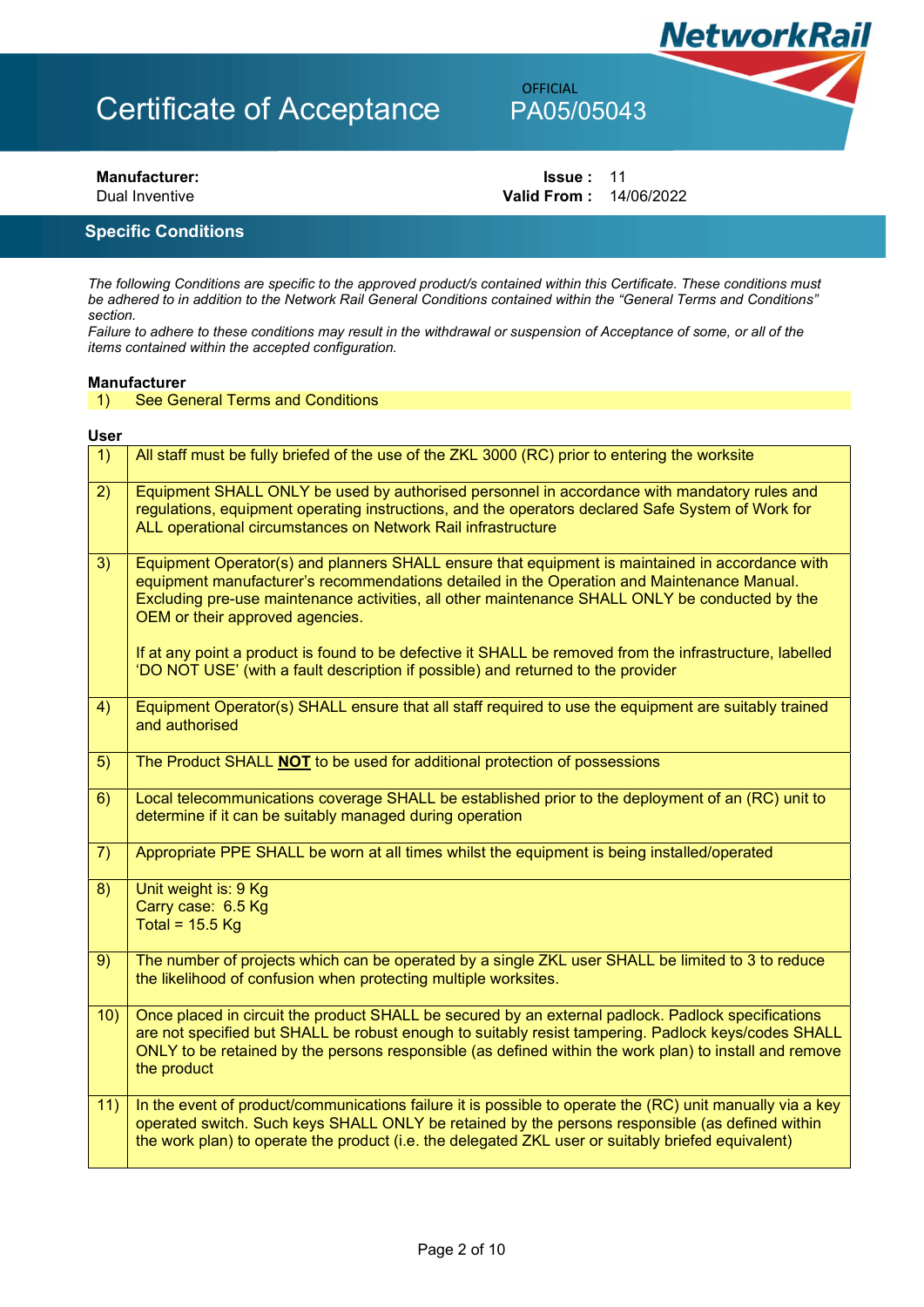## OFFICIAL

**NetworkRail** 

|                 | <b>Manufacturer:</b><br>11<br><b>Issue:</b>                                                                                                                                                                                                                                                                            |
|-----------------|------------------------------------------------------------------------------------------------------------------------------------------------------------------------------------------------------------------------------------------------------------------------------------------------------------------------|
|                 | Dual Inventive<br><b>Valid From:</b><br>14/06/2022                                                                                                                                                                                                                                                                     |
| 12)             | All deployment and operations of the ZKL 3000 (RC) SHALL be managed via the MTinfo process (as<br>defined within the training programme). Access and use of this software process SHALL ONLY be<br>done by person(s) competent in the activity and with suitable knowledge of worksite/activity planning<br>procedures |
| 13)             | When carrying the ZKL3000 (RC) prior to installation or following removal the product SHALL ONLY be<br>held as stated in the training programme so as not to damage the contact points                                                                                                                                 |
| 14)             | Product battery life SHALL be managed as defined during the planning phase. When using an external<br>battery pack care SHALL be taken to locate and secure the battery module in a position where it<br>cannot foul the running rail or be influenced by passing traffic                                              |
| 15)             | Product SHALL NOT to be left in traffic during OTM maintenance activities that involve disturbance<br>between the running rails.                                                                                                                                                                                       |
| 16)             | When using an RS3000 or Dual Inventive Application it SHALL be retained and operated by a<br>competent ZKL user in line with the specified worksite plan at all times.                                                                                                                                                 |
| 17)             | All pre-use and battery inspections SHALL be completed before each operation either using the Dual<br>Inventive Application or on-site inspection.                                                                                                                                                                     |
| 18)             | When using an RS3000 or Dual Inventive Application all maintenance and control procedures SHALL<br>be adhere to as per items 2, 3, 4, 7, 10, 13                                                                                                                                                                        |
| 19)             | Where the RS3000 or Dual Inventive Application it is to be operated from a signal box location care<br>SHALL be taken to ensure all local and mandated communications protocols are adhere to. This<br>process SHALL be agreed with the relevant signalling team prior to finalising the work plan                     |
| 20)             | Where used in 3 <sup>rd</sup> Rail 750V DC areas, the locations at which ZKL3000(RC) units are to be installed<br>SHALL be in compliance with the requirements of NR/L3/OPS/009                                                                                                                                        |
| $\overline{21}$ | The ZKL3000(RC) SHALL <b>NOT</b> to be used in locations equipped with 4 <sup>th</sup> Rail electrification                                                                                                                                                                                                            |
| 22)             | The Dual Inventive App SHALL ONLY be downloaded from an approved store (iOS App Store, Google<br>Play or Windows store)                                                                                                                                                                                                |
| 23)             | The Dual Inventive App SHALL <b>NOT</b> be used on a device that has been jailbroken or rooted                                                                                                                                                                                                                         |
| 24)             | Solar Panel SHALL ONLY to be used for charging ZKL 3000 RC batteries                                                                                                                                                                                                                                                   |
| 25)             | The solar panel mounting base SHALL ONLY be used at sites approved by the Route Services<br><b>Buildings and Civils Engineer</b>                                                                                                                                                                                       |

### Product Configuration

### System or Complete Assembly

| Part No.<br><b>Description</b> |                                                        | <b>Catalogue No.</b> |
|--------------------------------|--------------------------------------------------------|----------------------|
| 1010004400                     | ZKL 3000 RC (version 3.xx) including remote switch     | 0057/052973          |
|                                | connection                                             |                      |
| 4010001001                     | <b>RS 3000</b>                                         | 0057/052974          |
| 4010000013                     | Transportation case, for use with ZKL 3000 AND RS 3000 | 0057/052975          |
|                                | remote control T-COD system                            |                      |
| 4010000014                     | <b>Battery Compartment Key</b>                         | 0057/052976          |
| 4010000016                     | <b>Test Tool</b>                                       | 0057/052977          |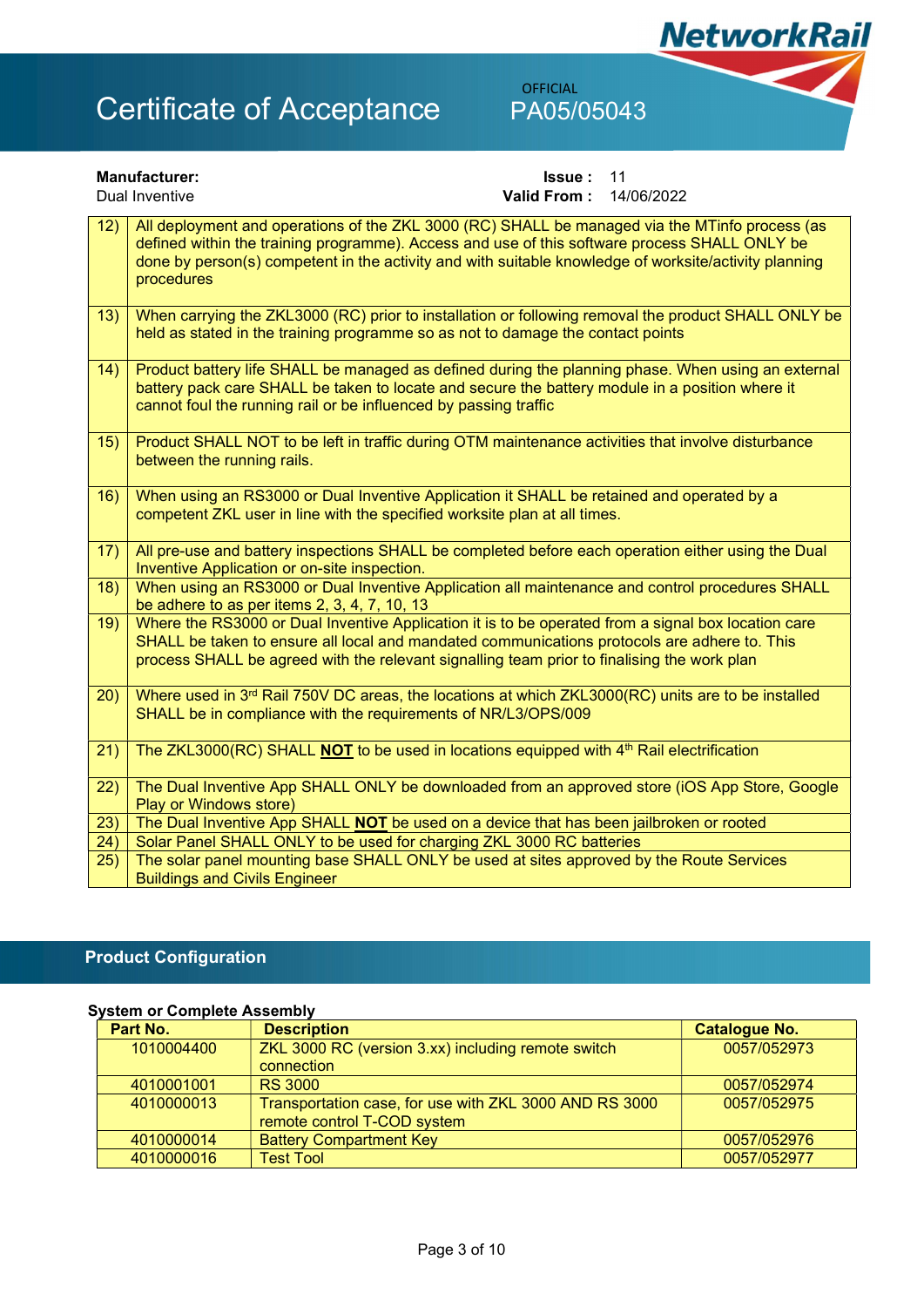OFFICIAL

**NetworkRail** 

| <b>Manufacturer:</b><br>Dual Inventive |            | 11<br><b>Issue:</b><br><b>Valid From:</b><br>14/06/2022                                                   |                                                          |
|----------------------------------------|------------|-----------------------------------------------------------------------------------------------------------|----------------------------------------------------------|
|                                        | Part No.   | <b>Description</b>                                                                                        | <b>Catalogue No.</b>                                     |
|                                        | 4010000018 | User manual on Dual Inventive USB stick, for use with ZKL<br>3000 and RS 3000                             | 0057/052978                                              |
|                                        | 4010000019 | <b>Padlock</b>                                                                                            | 0057/052979                                              |
|                                        | 4010000029 | Locking clamp, RVS additional security, for use with ZKL<br>3000 AND RS 3000                              | 0057/052980                                              |
|                                        | 4010000051 | <b>Back-up Battery</b>                                                                                    | 0057/052981                                              |
|                                        | 4010000052 | <b>Main Battery</b>                                                                                       | 0057/052982                                              |
|                                        | 4010000058 | 10m Power Cable and Adapter                                                                               | 0057/052983                                              |
|                                        | 4010001060 | <b>Main Battery Charger</b>                                                                               | 0057/052984                                              |
|                                        | 4010001070 | <b>Back-up Battery Charger</b>                                                                            | 0057/052985                                              |
|                                        | 4010000063 | 20m Power Cable and Adapter                                                                               | 0057/052986                                              |
|                                        | 7010000030 | Fleet Service ZKL 3000 RC                                                                                 | 0057/052987                                              |
|                                        | 4010000054 | Manual override key                                                                                       | 0057/052988                                              |
|                                        | 4010000025 | Contact points (8 per ZKL 3000 RC), for use with ZKL 3000<br><b>AND RS 3000</b>                           | 0057/052989                                              |
|                                        | 4010000062 | BYPASS back-up by-pass connection for use with ZKL<br>3000 AND RS 3000                                    | 0057/052990                                              |
|                                        | 4010000003 | Solar Panel plus pole support and connector                                                               | 0087/000890                                              |
|                                        | 4010000006 | BBX 3000 mounting base and connector                                                                      | 0087/000873                                              |
|                                        | 4010000007 | NRG Solar panel for ZKL 3000 and RS 3000 plus BBX 3000<br>and power optimiser mounting base and connector | 0087/000969                                              |
|                                        | 4010000008 | NRG Solar panel for ZKL 3000 and RS 3000                                                                  | 0087/000970                                              |
|                                        | 4010000068 | <b>A290 Battery Linking Cable</b>                                                                         | 0094/002582                                              |
|                                        | N/A        | MTinfo 3000 Smartphone Application for use on iOS,<br>Android or Windows smart devices                    | iOS App Store,<br>Google Play or<br><b>Windows store</b> |
|                                        | N/A        | MTinfo 3000 (version 5.xx) web interface                                                                  | Access only via:<br>https://mtinfo3000.com               |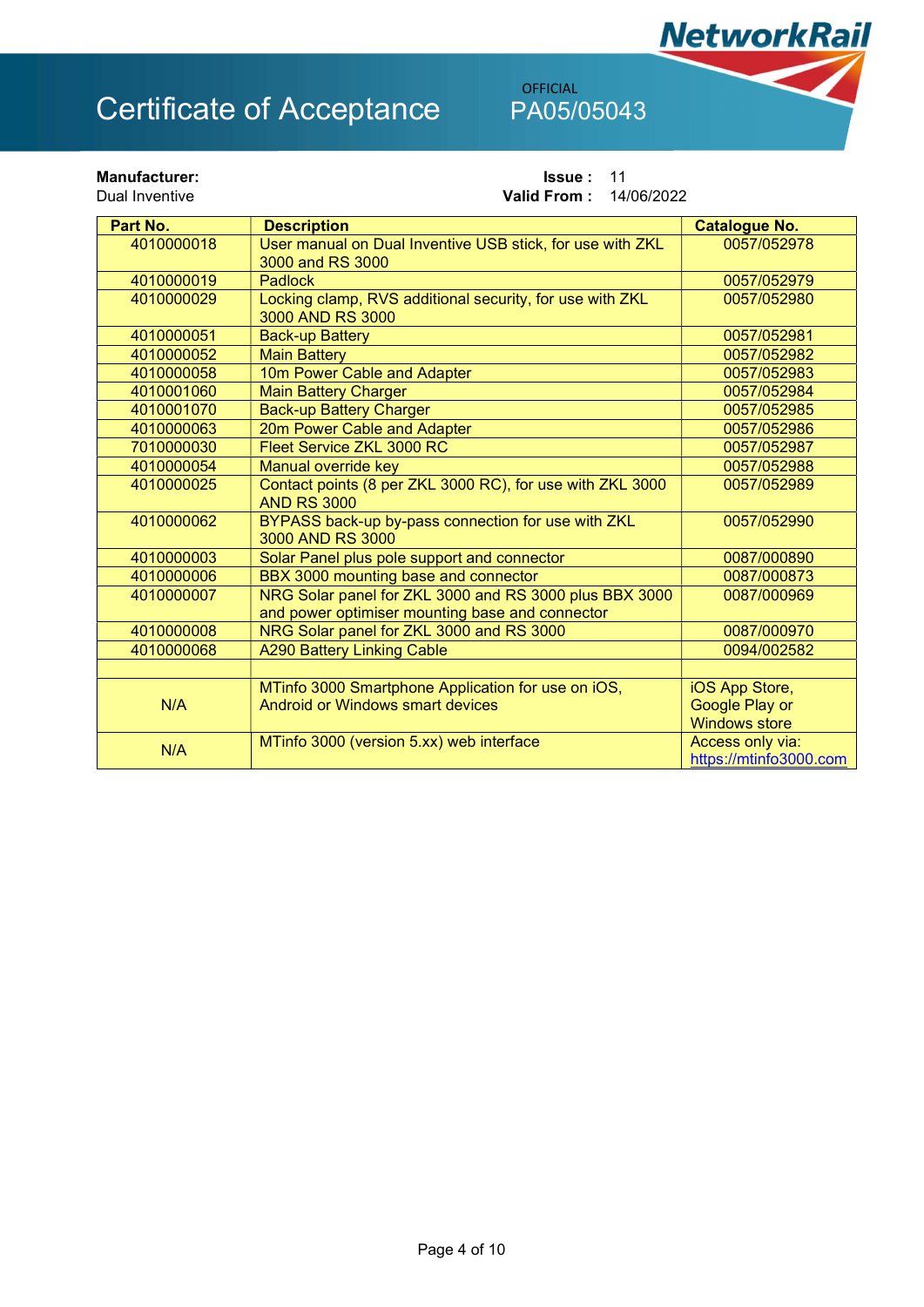## OFFICIAL

Manufacturer: Issue : 11 Valid From : 14/06/2022

**NetworkRail** 

Assessed Documentation

| <b>Reference</b>                                                               | <b>Title</b>                                                                                                                                                 | Doc.                | <b>Date and Applies</b> |                         |
|--------------------------------------------------------------------------------|--------------------------------------------------------------------------------------------------------------------------------------------------------------|---------------------|-------------------------|-------------------------|
|                                                                                |                                                                                                                                                              | Rev.                | to Cert. issue No.      |                         |
| <b>B1</b>                                                                      | User guide containing maintenance / operation                                                                                                                | $14 - 06 -$         | <b>B1</b>               | T1/1                    |
|                                                                                | instructions                                                                                                                                                 | 2012                |                         |                         |
| A2                                                                             | Trial strategy and acceptance plan                                                                                                                           | 2012                | A2                      | 1                       |
| A3                                                                             | System safety plan Phase 1-2                                                                                                                                 | 2012                | A3                      | 1                       |
| A <sub>4</sub>                                                                 | <b>ZKL-RC Risk assessment</b>                                                                                                                                | 2012<br>2012        | $\overline{A4}$         | 1                       |
| $\overline{C8}$                                                                | Phase 1a trial evaluation report                                                                                                                             |                     | $\overline{C8}$         | 1                       |
| D <sub>1</sub>                                                                 | Local trial plan for phase 2                                                                                                                                 | 2012/1<br>3         | D <sub>1</sub>          | 1                       |
| $\overline{0}$                                                                 | File register.xls                                                                                                                                            | On<br>going         | $\overline{0}$          | 1                       |
| Certificate                                                                    | <b>PD T-COD 004 (En)</b>                                                                                                                                     | $16 - 08 -$<br>2012 | Certificate             | $\mathbf{1}$            |
| A21i. ZKL(RC) Briefing<br>of risk control<br>measures v09                      | E03. ZKL-RC Risk assessment v17                                                                                                                              | v09                 | 27 Nov 2015             | $\overline{3}$          |
| E01. ZKLRC Safety<br>case and phase 3 local<br>trial plan v04-6                | Safety Case for Use of Multiple ZKL(RC)<br><b>Remotely Controlled Track Circuit Operating</b><br><b>Devices</b><br>(includes local trial report for phase 3) | V4.6                | 27 Nov 2015             | 3                       |
| E03. ZKL-RC Risk<br>assessment v17                                             | E03. ZKL (RC) Risk assessment                                                                                                                                | V17                 | 13 Jan 2016             | 3                       |
| Email                                                                          | <b>Confirmation from Mike Carey SRP Chair</b>                                                                                                                | N/A                 | 13 Sep 2016             | $\overline{4}$          |
| <b>Installation Manual</b>                                                     | <b>By-pass Installation Manual</b>                                                                                                                           | 1.00                | 27-01-2016              | $\overline{4}$          |
| <b>Installation Manual</b>                                                     | <b>ZKL 3000 RC Installation Manual</b>                                                                                                                       | 1                   | <b>May 2016</b>         | $\overline{\mathbf{4}}$ |
| <b>Drawing</b>                                                                 | <b>By-pass Clamp</b>                                                                                                                                         | $\overline{1}$      | N/A                     | $\overline{4}$          |
| 71003 ZKL 3000 RC                                                              | <b>PDA to Mobile Phone</b>                                                                                                                                   | 1                   | 27-06-16                | 5                       |
| D <sub>6</sub>                                                                 | <b>Cyber Security Audit Report</b>                                                                                                                           | $\overline{1}$      | <b>June 2015</b>        | 5                       |
| <b>ZKL 3000 RC</b>                                                             | <b>Switching Manual</b>                                                                                                                                      | $\overline{1}$      | Aug 2017                | 5                       |
| <b>ZKL 3000 RC</b>                                                             | <b>RAMS-Summary</b>                                                                                                                                          | $\overline{1}$      | <b>Feb 2017</b>         | 5                       |
| 20180222                                                                       | Solar NRG Impact analysis                                                                                                                                    | 1                   | <b>July 2018</b>        | $6\phantom{1}$          |
| 15C01294RPT01                                                                  | Solar NRG 3000 EMC Test report                                                                                                                               | $\overline{1}$      | <b>July 2018</b>        | $6\phantom{1}$          |
| 71003 ZKL 3000                                                                 | MTinfo 3000                                                                                                                                                  | $\overline{1}$      | <b>July 2018</b>        | $\bf 6$                 |
| HL MTinfo3000 V5 P<br>P ZKL3000RC IA E<br><b>NG</b>                            | Manual for using the web interface MTinfo<br>3000 version 5 to prepare for the use of the<br>ZKL 3000 RC system                                              | 1                   | <b>May 2019</b>         | $\overline{7}$          |
| HL_SWITCHING_ZKL<br>3000RC_MTinfo3000A<br>PP ENG IA                            | Manual for switching the ZKL3000 RC using<br>the MTinfo 3000 app                                                                                             | $\mathbf{1}$        | <b>June 2019</b>        | $\overline{7}$          |
| <b>ZKL_3000RC_V5_EN</b><br>G_APR_2019_INTER<br>ACTIEF[1]                       | Manual for installing ZKL 3000 Remote Control<br>(RC) Line Blockage System ZKL 3000 RC                                                                       | $\mathbf{1}$        | <b>April 2019</b>       | $\overline{7}$          |
| 71003 ZKL 3000 RC -<br><b>MTinfo 3000 v5</b>                                   | MTinfo 3000 V4 to V5                                                                                                                                         | $\overline{1}$      | 21-08-2017              | $\overline{7}$          |
| Translation change 50 of CIA ZKL 3000 RC v8<br>Change 50 ZKL 3000<br><b>RC</b> |                                                                                                                                                              | $\overline{1}$      | 16-05-2019              | $\overline{7}$          |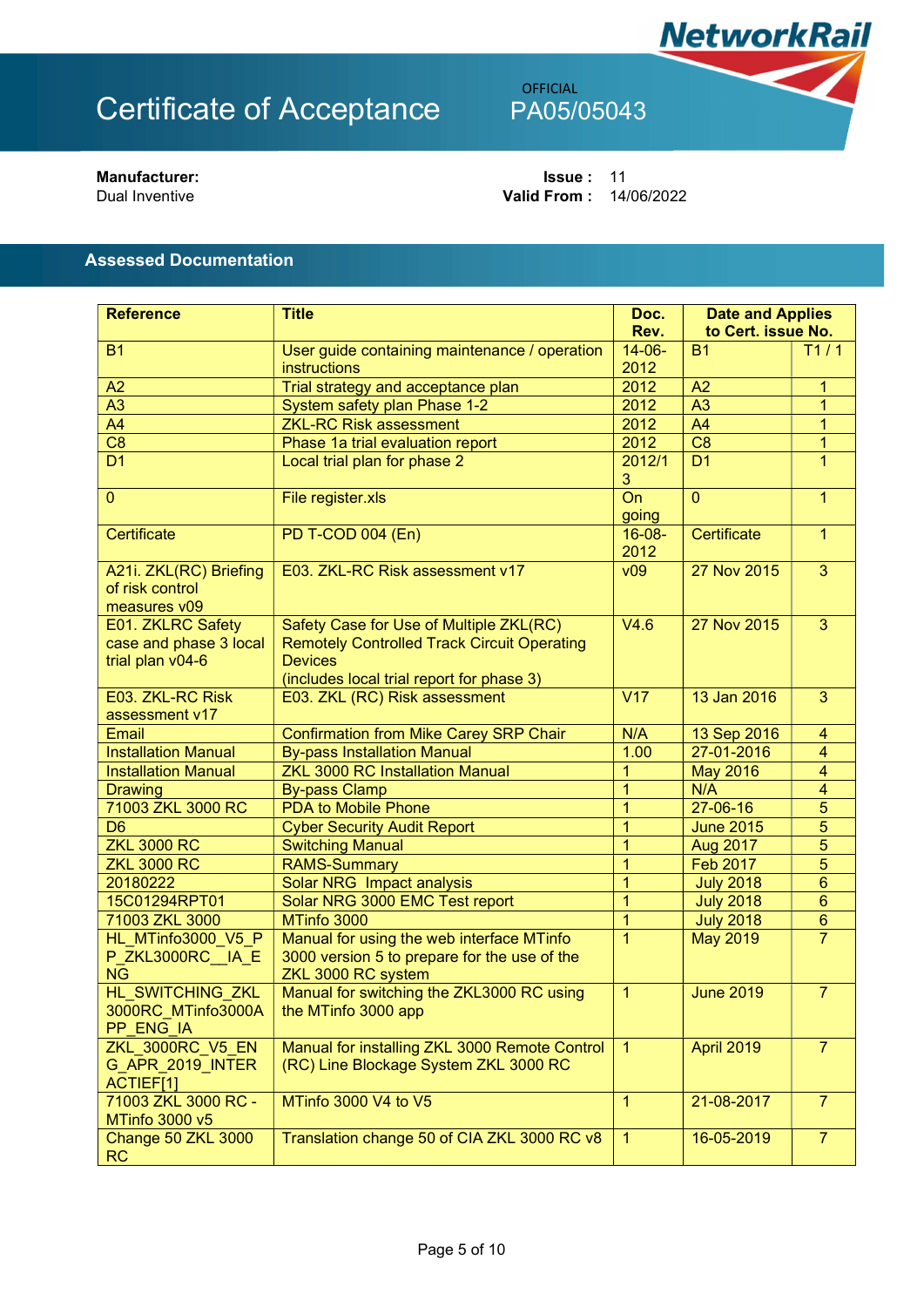OFFICIAL

**NetworkRail** 

| <b>Manufacturer:</b><br>Dual Inventive                                                  | <b>Issue:</b><br>11<br>14/06/2022<br>Valid From:               |                |                                               |                |
|-----------------------------------------------------------------------------------------|----------------------------------------------------------------|----------------|-----------------------------------------------|----------------|
| <b>Reference</b>                                                                        | <b>Title</b>                                                   | Doc.<br>Rev.   | <b>Date and Applies</b><br>to Cert. issue No. |                |
| <b>Security Audit -</b><br>mtinfo3000                                                   | Security Audit - Mtinfo3000                                    |                | April 2018                                    | 7.             |
| Change 52 ZKL 3000<br><b>RC</b>                                                         | Translation change 52 of changelog ZKL 3000<br><b>RC v9.01</b> | $\mathbf{1}$   | 16-05-2019                                    | $\overline{7}$ |
| <b>BICON Report DUA-</b><br>20181002-L1-SE EMC<br><b>Test Report</b>                    | BICON EMC Test Report: ZKL 3000 RC v3                          | $\blacksquare$ | 15-11/2018                                    | $\overline{7}$ |
| M18.003-P18.002<br><b>Dual Inventive Env</b><br><b>Test Report</b>                      | Vibration and shock tests on a ZKL 3000 RC                     | $\blacksquare$ | 09-11-2018                                    | $\overline{7}$ |
| C18.001-P18.002 Dual<br><b>Inventive Env Test</b><br>Certificate                        | Test Certificate: ZKL 3000 RC                                  | $\sim$         | 01-11-2018                                    | $\overline{7}$ |
| Change 53 ZKL 3000<br><b>RC</b>                                                         | Abstract change 53 of changelog ZKL 3000<br><b>RC v9.01</b>    | $\overline{1}$ | 21-05-2019                                    | $\overline{7}$ |
| 71003 - LED PCB LID<br>testing                                                          | <b>LED PCB LID</b>                                             | $\overline{1}$ | 15-04-2019                                    | $\overline{7}$ |
| 71027 - Delta Safety<br>Case 20181129 -<br>v1.01                                        | ZKL 3000 RC v3 Delta Safety Case                               | $\overline{1}$ | 27-05-2019                                    | $\overline{7}$ |
| [C1] 71003 -<br>Hazardlog ZKL 3000<br>$RC - 4.00$                                       | ZKL 3000 RC Hazard Log                                         | $\overline{4}$ | 28-11-2018                                    | $\overline{7}$ |
| <b>ISA</b><br>Certificaat 180243 15<br>012_ZKL_3000RC_v3<br><b>NL</b>                   | DEKRA Rail Certificate for ZKL 3000 RC v3                      | $\blacksquare$ | 20-12-2018                                    | $\overline{7}$ |
| BBX3000 solar panel<br>base 01042019                                                    | <b>Quick Start BBX3000</b>                                     | $\blacksquare$ | March 2019                                    | $\overline{7}$ |
| 20181217 Ballast Box                                                                    | <b>Memo: Ballast Box Calculations</b>                          | $\blacksquare$ | 27/08/2018                                    | $\overline{7}$ |
| AFTC_Compatibilty_u<br>pdate_v1.00-1                                                    | <b>AFTC Compatibility Add on</b>                               | $\overline{1}$ | 06/06/2022                                    | 10             |
| 20211216 Full<br>functional test ZKL<br>3000 RC v3.1-v3                                 | Full functional test ZKL 3000 RC                               | 3.1            | 06/06/2022                                    | 10             |
| EMC ZKL 3000 RC<br>$v3.1 -$<br>20210744RPT02                                            | <b>EMC</b> test report                                         | 3.1            | 06/06/2022                                    | 10             |
| M21.001-P21.003<br>Dual Inventive - T1 en<br>A1 - ZKL 3000 RC<br>v3.1                   | Climate test repot                                             | 3.1            | 06/06/2022                                    | 10             |
| M21.002-P21.002<br><b>Dual Inventive - Shock</b><br>and Vibration - ZKL<br>3000 RC v3.1 | <b>Shock and Vibration report</b>                              | 3.1            | 06/06/2022                                    | 10             |
| Changelog<br>ZKL_MAIN_HW_003<br>v17                                                     | <b>Change log</b>                                              | 17             | 06/06/2022                                    | 10             |
| CIA_JIRA_ZKL3K-<br>236-v11                                                              | Change, Impact, Analysis report                                | 11             | 06/06/2022                                    | 10             |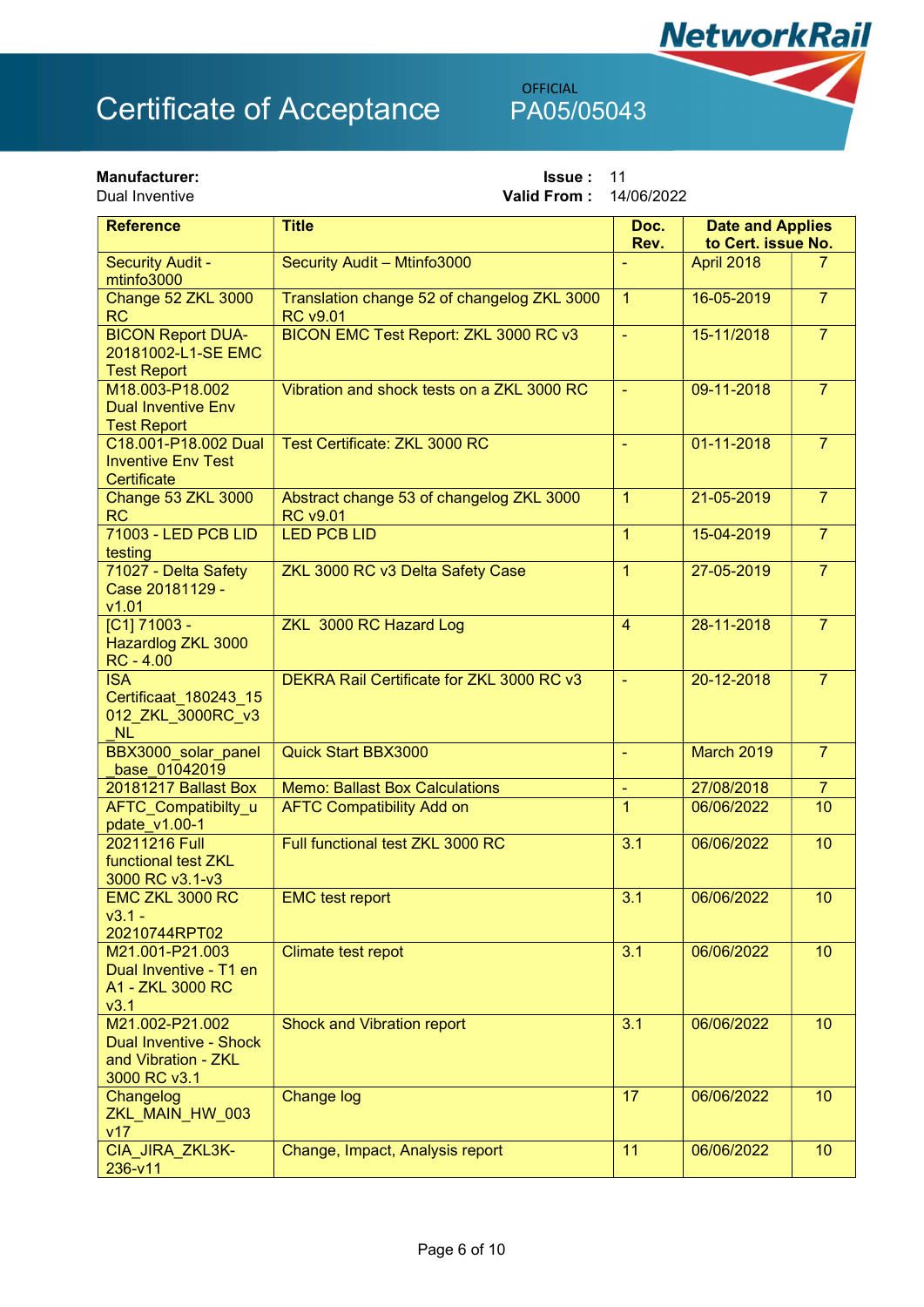## OFFICIAL

**NetworkRail** 

| <b>Manufacturer:</b><br>Dual Inventive                                                    | 11<br><b>Issue:</b><br><b>Valid From:</b><br>14/06/2022                                                      |                          |                                               |                 |
|-------------------------------------------------------------------------------------------|--------------------------------------------------------------------------------------------------------------|--------------------------|-----------------------------------------------|-----------------|
| <b>Reference</b>                                                                          | <b>Title</b>                                                                                                 | Doc.<br>Rev.             | <b>Date and Applies</b><br>to Cert. issue No. |                 |
| G <sub>1</sub> -16 PFMEA DI ZKL<br>3000 RC 22-01-2022                                     | <b>FMEA</b>                                                                                                  | 01/202<br>$\overline{2}$ | 06/06/2022                                    | 10 <sup>°</sup> |
| P21 089 01-21.580-<br>BOE-<br><b>OUM Quantitatieve</b><br>risk analysis<br>ZKL3000RC-v1.2 | <b>Risk analysis</b>                                                                                         | 1.2                      | 06/06/2022                                    | 10 <sup>°</sup> |
| 20220066RPT01                                                                             | <b>EMC test report Solar Power optimiser</b>                                                                 | 1                        | 07/06/2022                                    | 10 <sup>°</sup> |
| $G3-$<br>20210814FullFunction<br>altestNRGSolarcharge<br>rProto4-290422-1139              | Full Functional test NRG Solar charger                                                                       | 1                        | 07/06/2022                                    | 10 <sup>°</sup> |
| <b>Solar NRG 3000 -</b><br><b>Power Optimisation</b><br>summary                           | Solar NRG 3000 - Power Optimisation<br>summary                                                               |                          | 07/06/2022                                    | 10 <sup>°</sup> |
|                                                                                           | Dave Allen - Work Force safety rep. email<br>reminder re change of terminology from COSS<br>(RC) to ZKL user |                          | 14.6.22                                       | 11              |

### Certificate History

| <b>Issue</b>   | <b>Date</b>            | <b>Issue History</b>                                                                                                                                                                                                                                                                                                                                 |
|----------------|------------------------|------------------------------------------------------------------------------------------------------------------------------------------------------------------------------------------------------------------------------------------------------------------------------------------------------------------------------------------------------|
| T1             | 11 Jan 2013            | First accepted for trial use                                                                                                                                                                                                                                                                                                                         |
| T2             | 31 Jan 2013            | Second acceptance in order to take out the condition 'Not to be used<br>outside of a possession' and add 'Equipment must only be used once a<br>line blockage has been taken'.                                                                                                                                                                       |
| T <sub>3</sub> | 18 July 2013           | Third acceptance certificate. Changes made to the operational<br>procedures in light of moving to trial phase 2c & 2d, whereby the use of<br>the ZKL3000 (RC) forms part of the process of taking the line blockage.<br>As such a line blockage can not be a pre requisite of the ZKL's<br>deployment as stated in Issue 2 of the trial certificate. |
| 1.             | 30 Jan 2014            | Full Approval within the scope of the limitations on this certificate                                                                                                                                                                                                                                                                                |
| $\overline{2}$ | 7 April 2015           | Restrictions amended to permit use within 3rd Rail DC electrified areas.                                                                                                                                                                                                                                                                             |
| 3              | 13 Jan 2016            | Certificate reissued to acknowledge the enabling of multiple ZKL<br>installation.                                                                                                                                                                                                                                                                    |
| $\overline{4}$ | 31 Oct 2016            | Certificate reissued to include a By-pass Clamp to ensure electrical<br>continuity is maintained. Item is not a safety critical component as<br>confirmed by SRP Chair.                                                                                                                                                                              |
| 5              | 29 Nov 2017            | Certificate reissued to include Dual Inventive RS3000 switching function<br>to Dual Inventive Application.                                                                                                                                                                                                                                           |
| 6              | 9 July 2018            | Certificate reissued to include Dual Inventive Solar Panel NRG 3000 and<br>update to the Dual Inventive Mobile App                                                                                                                                                                                                                                   |
| $\overline{7}$ | 24 June 2019           | Certificate re-issued following update of ZKL 3000 RC to version 3 and<br>MTinfo to version 5. Solar panel mounting base also included. User<br>conditions amended in line with updates.                                                                                                                                                             |
| 8              | 23 December 2019       | Certificate re-issued to change manufacturer part numbers following<br>stock system update, no change to product.                                                                                                                                                                                                                                    |
| 9              | <b>21 January 2022</b> | A290 Battery link cable added to certificate.                                                                                                                                                                                                                                                                                                        |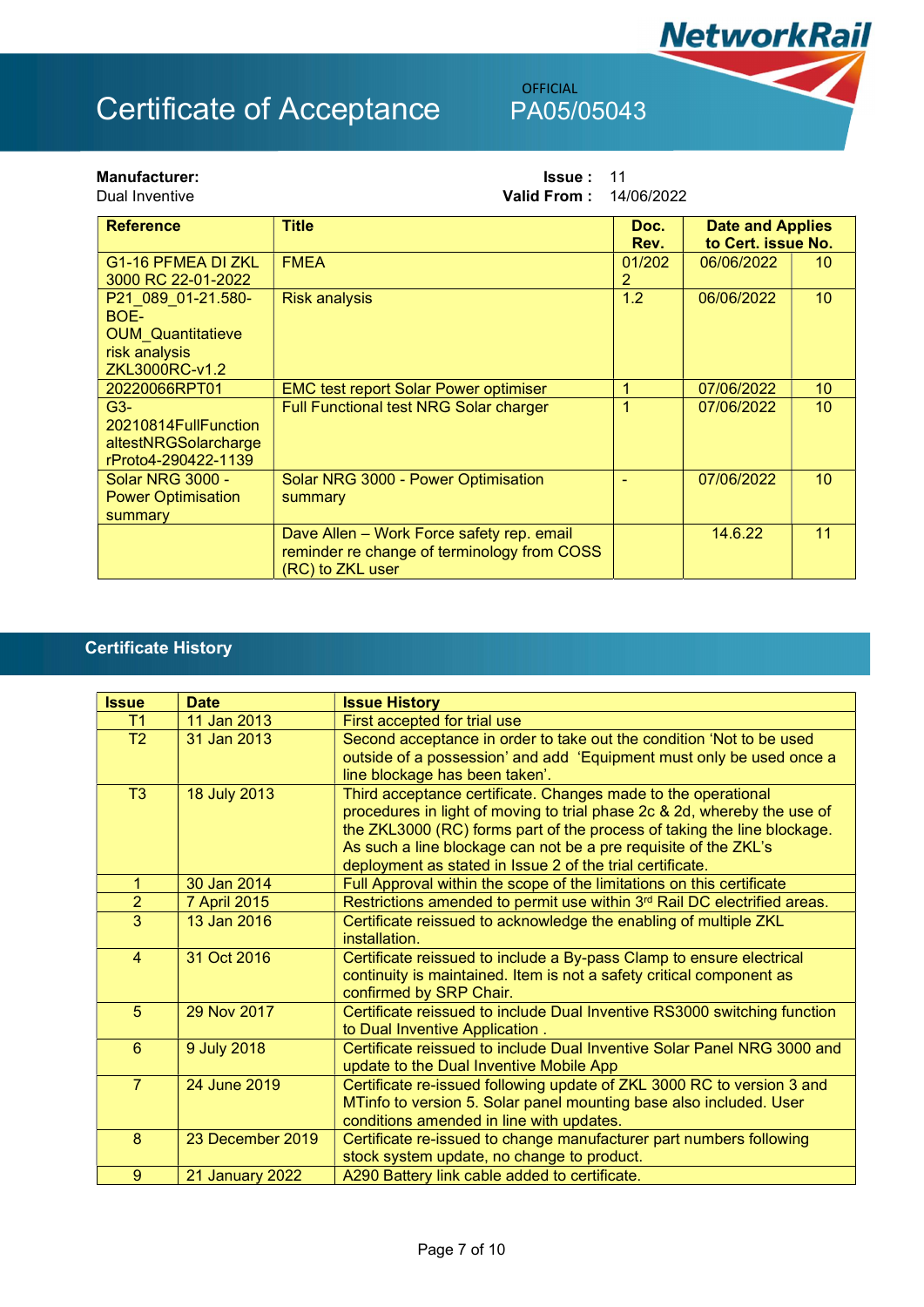## OFFICIAL

| <b>Manufacturer:</b><br>Dual Inventive |                 |              | <b>Issue: 11</b><br><b>Valid From: 14/06/2022</b>                                                                                                                                                               |
|----------------------------------------|-----------------|--------------|-----------------------------------------------------------------------------------------------------------------------------------------------------------------------------------------------------------------|
|                                        | 10 <sup>°</sup> | 10 June 2022 | Back-up Battery Charger part number changed.<br>AFTC compatibility update approved.<br>Solar power optimiser approved.                                                                                          |
|                                        | 11              | 14.6.22      | Updated to capture request from Dave Allen re change of terminology<br>from COSS (RC) to ZKL User to bring the PA in line with the Sentinel<br>competence of the individual and Training record held on Oracle. |

### Contact Details

Lex van der Poel Dual Inventive

Mark Sayers Principal Engineer STW Network Rail

Lex.vanderpoel@dualinventive.com

mark.sayers@networkrail.co.uk

Dave Allen Programme Manager Network Rail

Dave.allen@networkrail.co.uk

### Manufacturer **Applicants** Applicants **Lead Reviewing Engineer**

**NetworkRail** 

Timothy Sherratt Engineer STE Network Rail

Timothy.Sherratt@networkrail.co.uk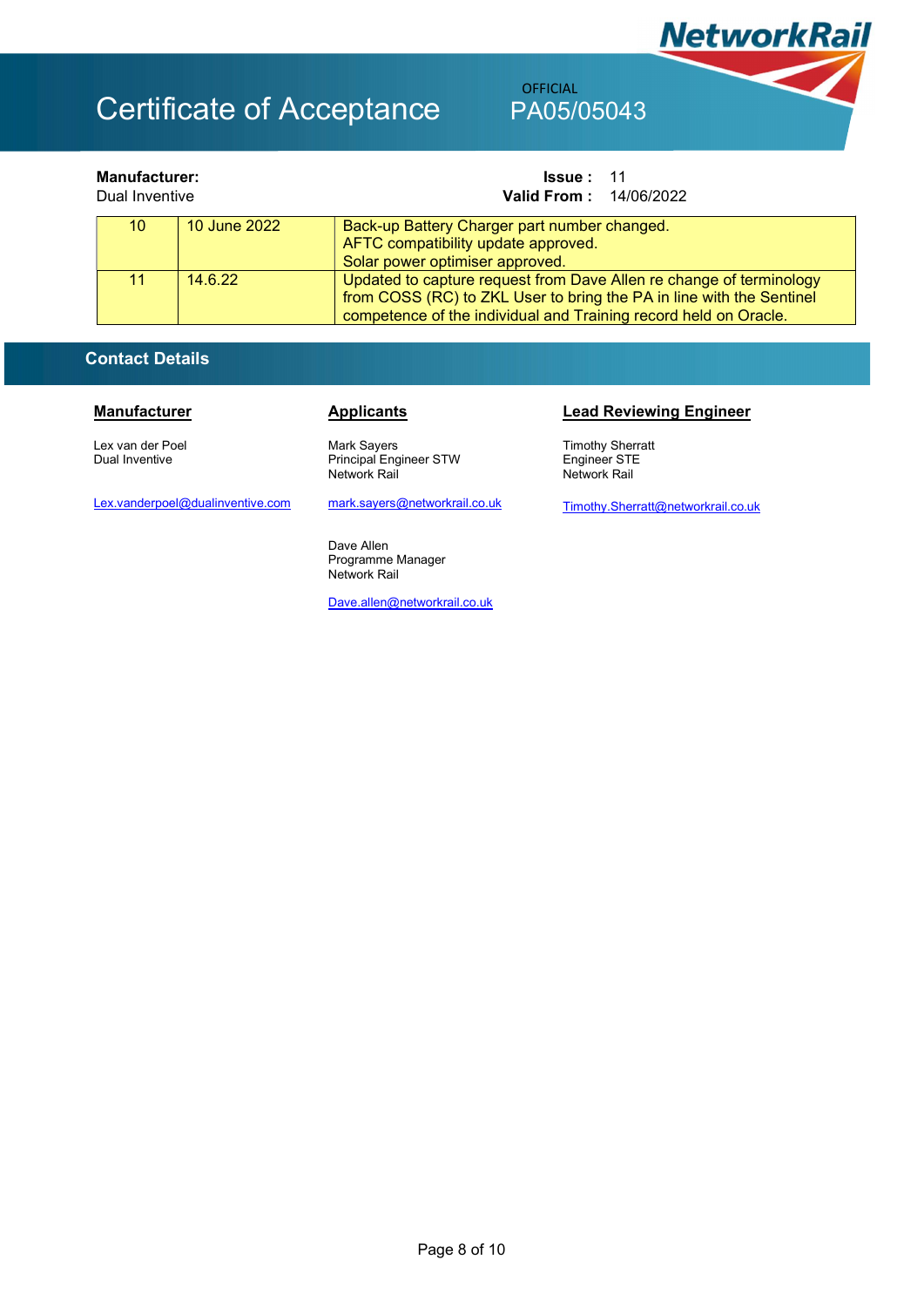## **OFFICIAL**

**NetworkRail** 

**Manufacturer: In the latter of the latter of the latter of the latter of the latter of the latter of the latter of the latter of the latter of the latter of the latter of the latter of the latter of the latter of the la** Dual Inventive Valid From : 14/06/2022

General Terms & Conditions

#### 1) General

1) This certificate can only be amended by Network Rail Product Acceptance, the Professional Head or nominated delegate. Any alterations made by a other persons will invalidate the entire certificate.

2) Failure to abide by the requirements in this Certificate of Acceptance may invalidate the certificate, thereby restricting the right to operate the product and / or limiting the future supply and deployment of the product on the infrastructure.

3) Upon the review date this certificate and the product it relates to is invalid and not accepted for use. Manufacturers are to make an application for a review prior to the review date via the NR sponsoring applicant.

#### 2) Manufacturer

The Manufacturer shall:

1) Ensure that all products supplied comply with the standards defined in the Acceptance Requirements or otherwise documented as part of the assessment, including meeting the reliability requirements included in the Network Rail Design for Reliability Standard(DFR) NR-L2-RSE-0005 and in any deed of warranty for the relevant certificate number.

2) Notify Network Rail Product Acceptance:

a. Within 48 hours, of any deficiencies affecting the quality, functionality or safety integrity of the product

(including corrective action undertaken or proposed).

b. Of any intended change to the accepted product; changes include:

i. a change to the product configuration (to the actual product or its application);

ii. a variation to or addition of manufacturing locations or processes;

iii. a change in the name or ownership of the manufacturing company;

iv. any changes to the ability or intention to support with technical services, spares or repairs.

3) The Manufacturer shall provide Network Rail Product Acceptance or National Supply Chain (NSC) at least 12 (twelve) months notice of its intention to discontinue supply or to provide such notice as is reasonable if such discontinuance is outside its control and will offer the opportunity of a Last Time Buy to Network Rail together with date for last order placement and supply of the parts affected. The introduction of proposed alternative products shall be communicated to Network Rail Product Acceptance. 4) Provide further copies of operating and maintenance manuals to purchasers / users of the product as necessary (including

certificates of conformance, calibration etc).

5) Provide further copies of training manuals and an appropriate level of training to purchasers or users of the product as necessary. 6) Where applicable, specialist technical support, repairs and servicing of the product shall be carried out by the Original Equipment Manufacturer (OEM) or authorised agent only.

7) Network Rail may request information from the manufacturer to prove product compliance with clauses 1 and 2 above and reserve the right to suspend and/or withdraw any application where information is not forthcoming within a reasonable timeframe. 8) In accordance with Network Rail's Quality Assurance Policy Statement, where the specification and/or Product Acceptance Certificates specify quality assurance classifications for the products, the manufacturer shall comply with the specified level of quality assurance for each product and allow Network Rail access to carry out its quality assurance checks.

9) The manufacturer shall give Network Rail's representatives access at all reasonable times to its premises and allow them to inspect its quality systems and production methods and, if requested, to inspect, examine and test the products both during and after their manufacture and the materials being used in their manufacture.

#### 3) Conditions of Use

Specifiers, installers, operators, maintainers, etc. using the product shall:

1) Comply with the certificate conditions. If a condition is not understood guidance must be sought from Network Rail Product Acceptance.

2) Check that the application of use complies with the relevant certificate's scope of acceptance.

3) Report any defect if it is a design or manufacturing fault likely to affect performance and/or the safe operation of the railway in writing to Network Rail Product Acceptance.

4) Inform Network Rail Product Acceptance in writing of a change to the product configuration (or to the actual product or its application).

5) Operate, maintain and service the product in accordance with Network Rail standards and Operation and Maintenance manuals as appropriate.

6) Be appropriately trained and authorised for the installation, maintenance and use of the product.

7) Only send products for repair or reconditioning to the Original Equipment Manufacturer (OEM) or authorised agent.

8) Users are to be aware that Product Acceptance is not a substitute for design approval.